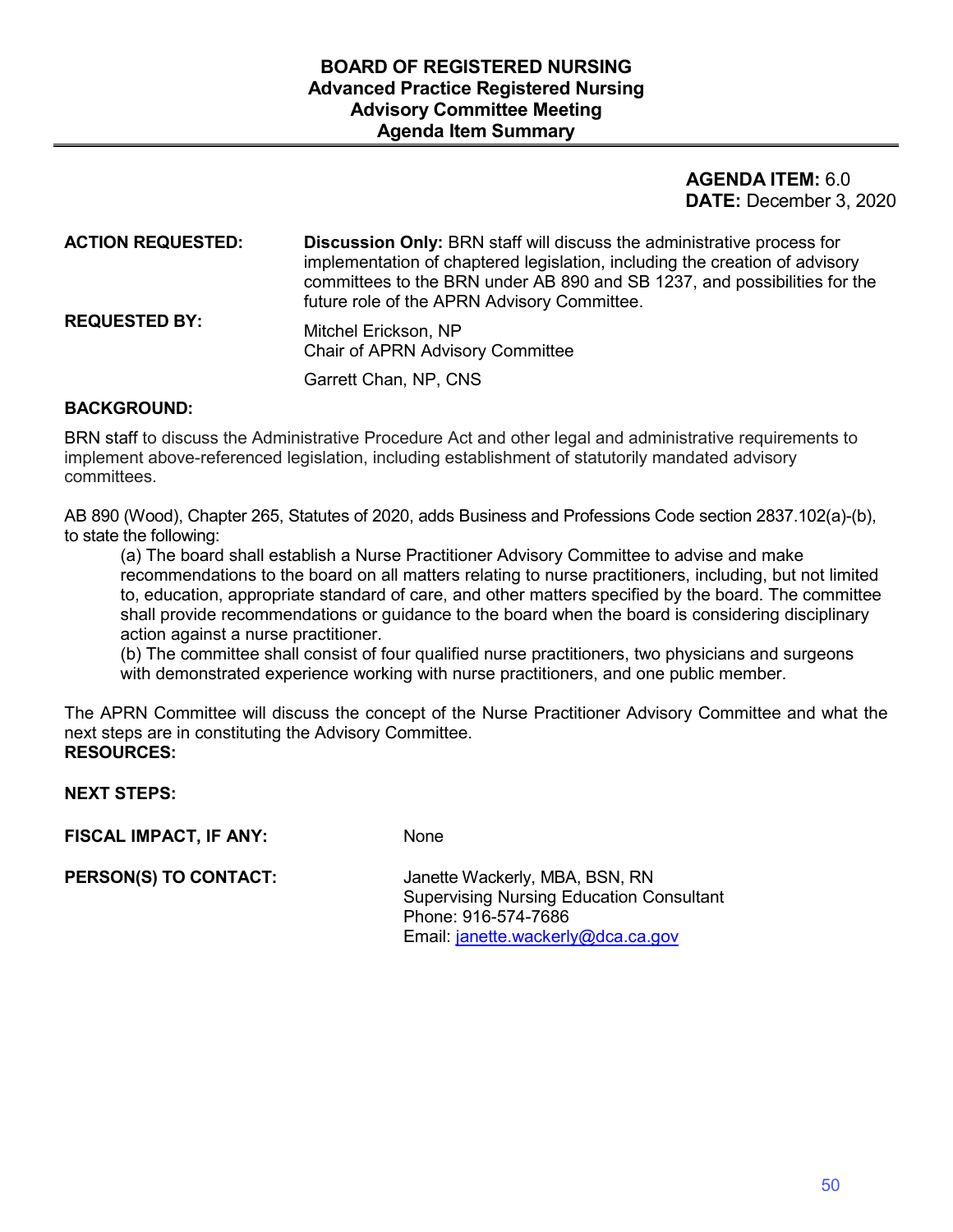

# Agenda Item 7.0

**Discussion and Possible Action:** APRN Advisory Committee will discuss the Physician Ownership and Referral Act of 1993 (PORA) in relation to Assembly Bill (AB) 890 (Reg. Sess. 2019-2020) for nurse practitioners and Senate Bill (SB) 1237 (Reg. Sess. 2019-2020) for certified nurse-midwives.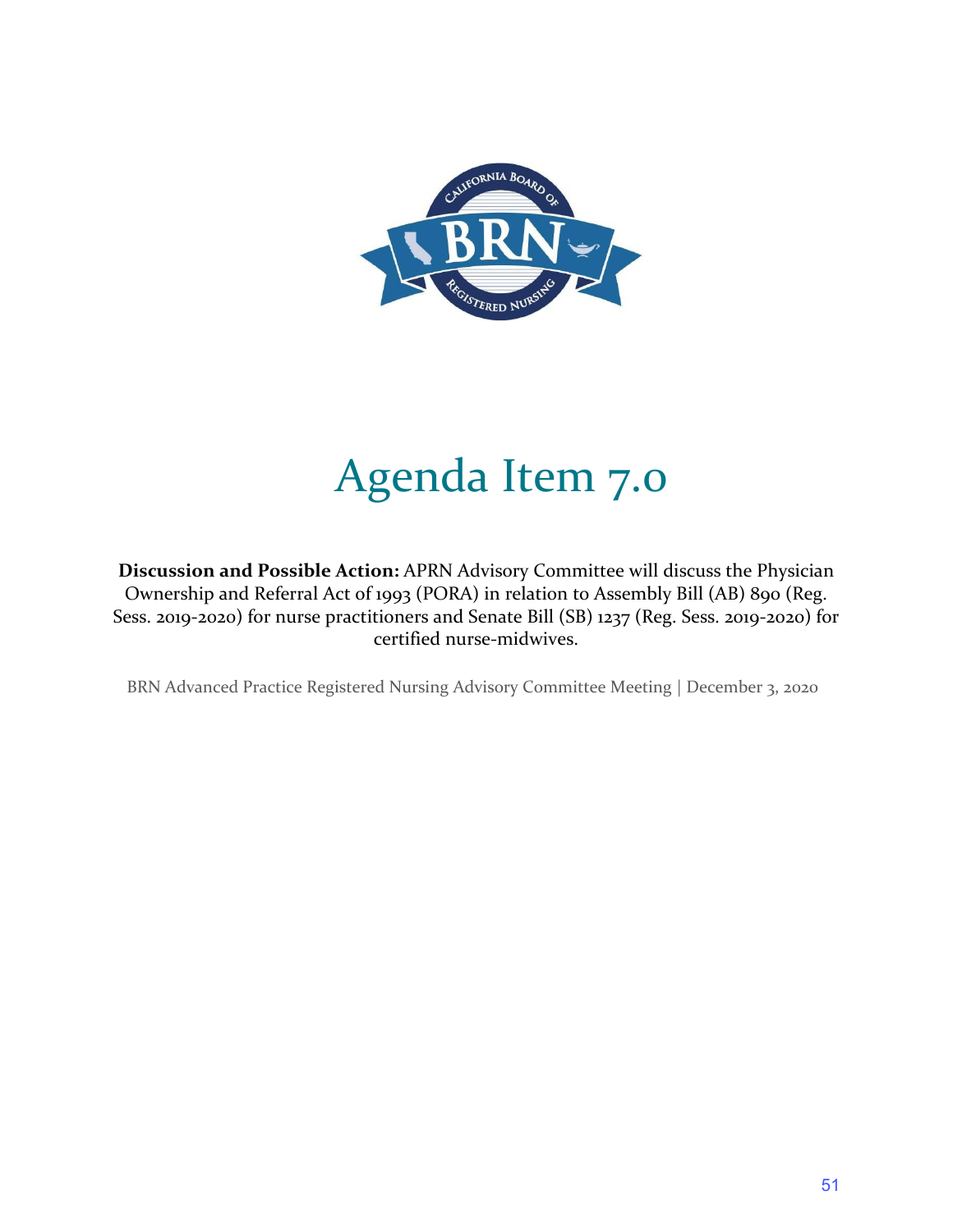### **DATE:** December 3, 2020 **AGENDA ITEM:** 7.0

**ACTION REQUESTED: Discussion and Possible Action:** APRN Advisory Committee will discuss the Physician Ownership and Referral Act of 1993 (PORA) in relation to Assembly Bill (AB) 890 (Reg. Sess. 2019-2020) for nurse practitioners and Senate Bill (SB) 1237 (Reg. Sess. 2019-2020) for certified nurse-midwives.

**REQUESTED BY:** Garrett Chan, NP, CNS

### **BACKGROUND:**

 AB 890 (Wood), Chapter 265, Statutes of 2020, and SB 1237 (Dodd), Chapter 88, Statutes of 2020, amend Business and Professions Code section 650.01 et seq. to state that nurse practitioners and infusion therapy, or diagnostic imaging goods and services if the licensee or an immediate family member has a "financial interest" in the entity receiving the referral, unless a statutory exception is available. This law is also commonly referred to as PORA, the Physician Ownership and Referral certified nurse-midwives are prohibited from referring a person for laboratory, diagnostic nuclear medicine, radiation oncology, physical therapy, physical rehabilitation, psychometric testing, home Act.

The APRN Advisory Committee will discuss PORA in light of AB 890 for nurse practitioners and SB 1237 for certified nurse-midwives.

#### **RESOURCES:**

**NEXT STEPS:** 

**FISCAL IMPACT, IF ANY:** None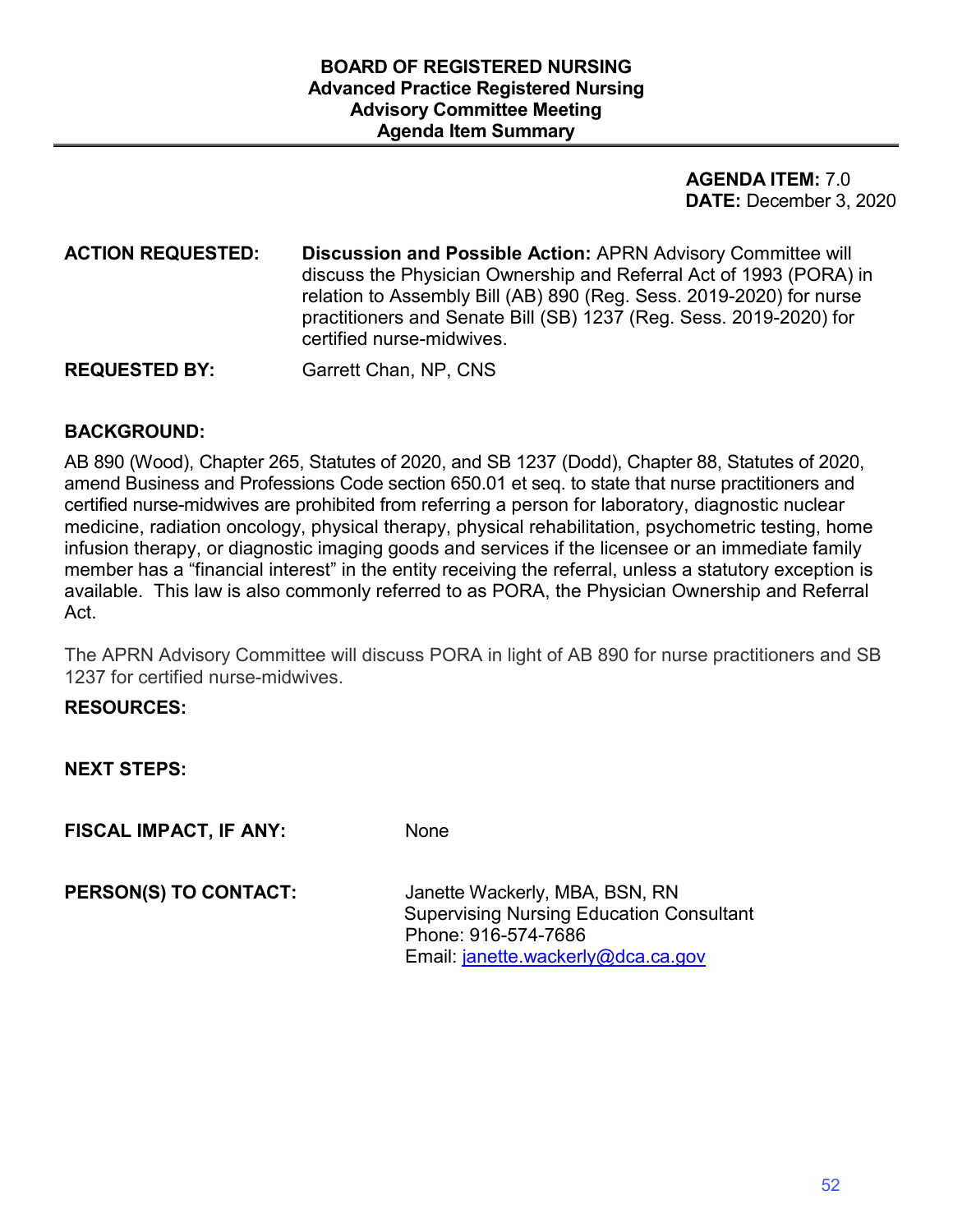

# Agenda Item 8.0

**Discussion and Possible Action:** APRN Advisory Committee will discuss reporting to the BRN under Business and Professions Code section 805.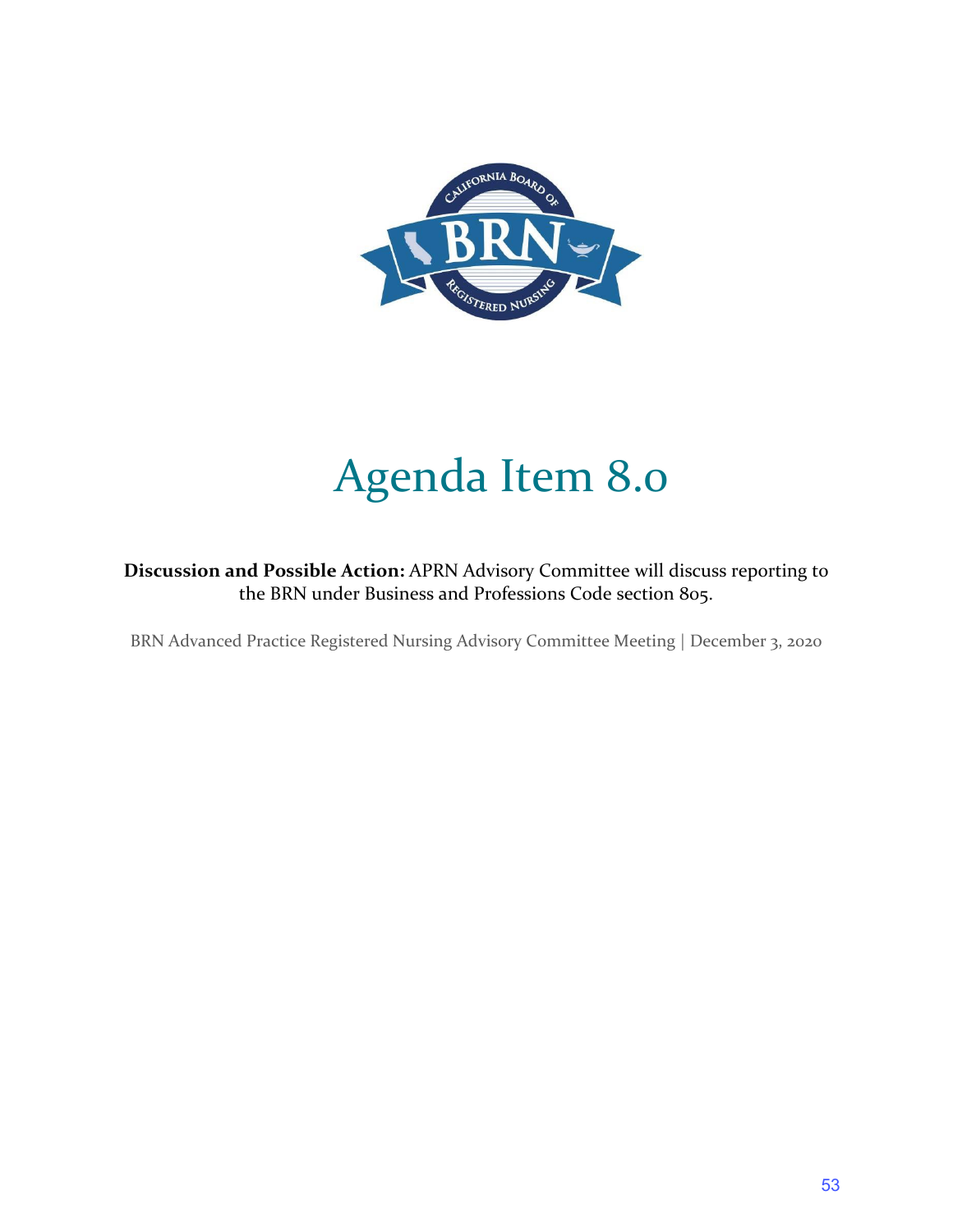### **DATE:** December 3, 2020 **AGENDA ITEM:** 8.0

#### **ACTION REQUESTED: Discussion and Possible Action:** APRN Advisory Committee will discuss reporting to the BRN under Business and Professions Code section 805.

#### **REQUESTED BY:** Garrett Chan, NP, CNS

#### **BACKGROUND:**

 AB 890 (Wood), Chapter 265, Statutes of 2020, amends Business and Professions Code section 805 nurse practitioner as a result of peer review. Currently, physician assistants are also included in 805 to state that nurse practitioners must be reported to the BRN if a medical staff takes action against a reporting.

The APRN Committee will discuss 805 reporting and next steps.

#### **RESOURCES:**

#### **NEXT STEPS:**

**FISCAL IMPACT, IF ANY:** None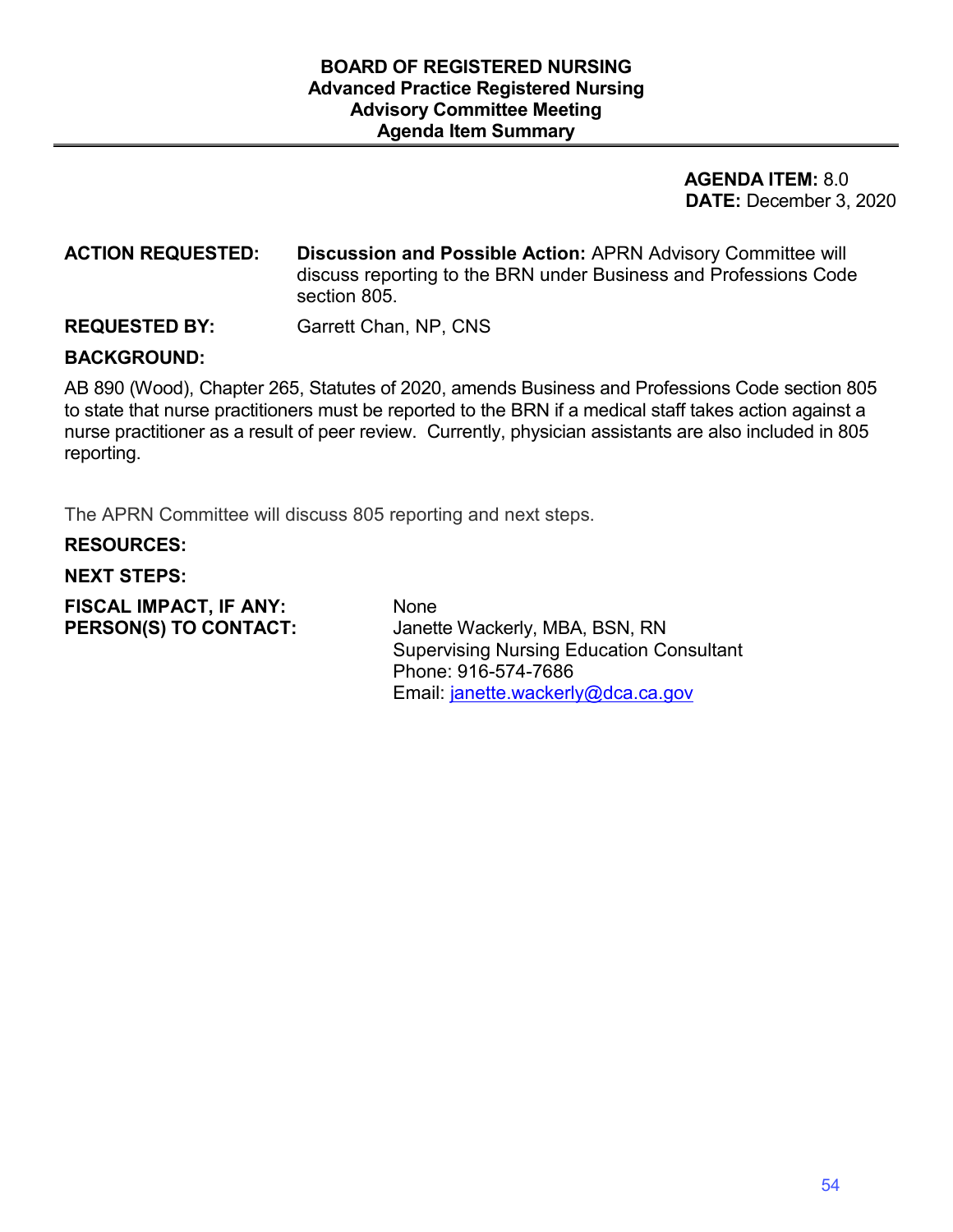

# Agenda Item 9.0

**Discussion and Possible Action:** APRN Advisory Committee will discuss nurse practitioner "transition to practice," as that term is used in AB 890.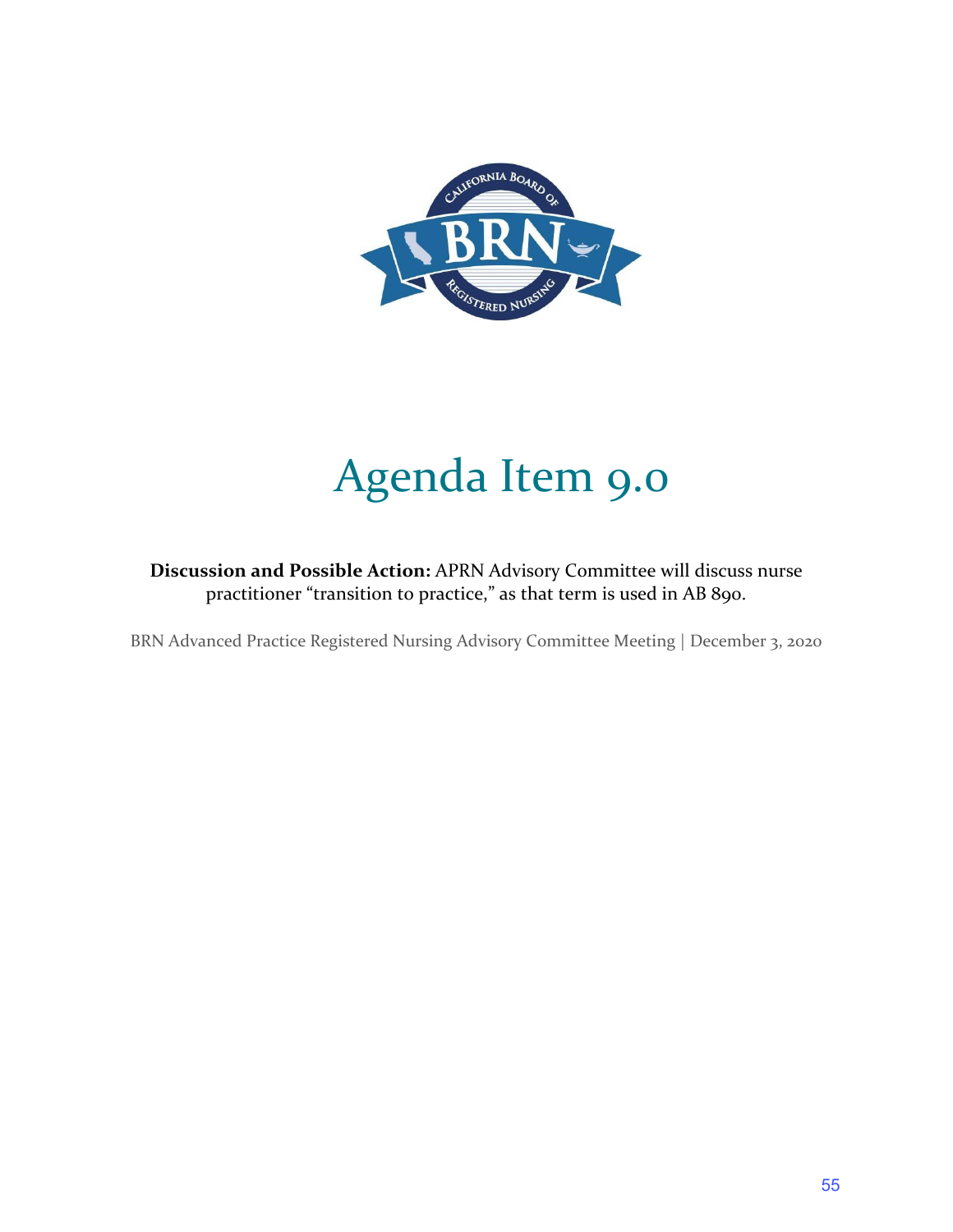### **DATE:** December 3, 2020 **AGENDA ITEM:** 9.0

#### **ACTION REQUESTED: Discussion and Possible Action:** APRN Advisory Committee will discuss nurse practitioner "transition to practice," as that term is used in AB 890.

#### **REQUESTED BY:** Garrett Chan, NP, CNS

### **BACKGROUND:**

 AB 890 (Wood), Chapter 265, Statutes of 2020, adds Business and Professions Code section 2837.101(c) to state the following:

 prepare a nurse practitioner to practice independently. "Transition to practice" includes, but is "Transition to practice" means additional clinical experience and mentorship provided to not limited to, managing a panel of patients, working in a complex health care setting, interpersonal communication, interpersonal collaboration and team-based care, professionalism, and business management of a practice. The board shall, by regulation, define minimum standards for transition to practice. Clinical experience may include experience obtained before January 1, 2021, if the experience meets the requirements established by the board.

 The APRN Advisory Committee will discuss the concept of transition to practice and the process of promulgating regulations according to the Administrative Procedure Act (Gov. Code, § 11340 *et seq*.). **RESOURCES:** 

| <b>NEXT STEPS:</b>           | The identified APRN Advisory Committee members will<br>have an update on each agenda moving forward.                                           |
|------------------------------|------------------------------------------------------------------------------------------------------------------------------------------------|
| FISCAL IMPACT, IF ANY:       | <b>None</b>                                                                                                                                    |
| <b>PERSON(S) TO CONTACT:</b> | Janette Wackerly, MBA, BSN, RN<br><b>Supervising Nursing Education Consultant</b><br>Phone: 916-574-7686<br>Email: janette.wackerly@dca.ca.gov |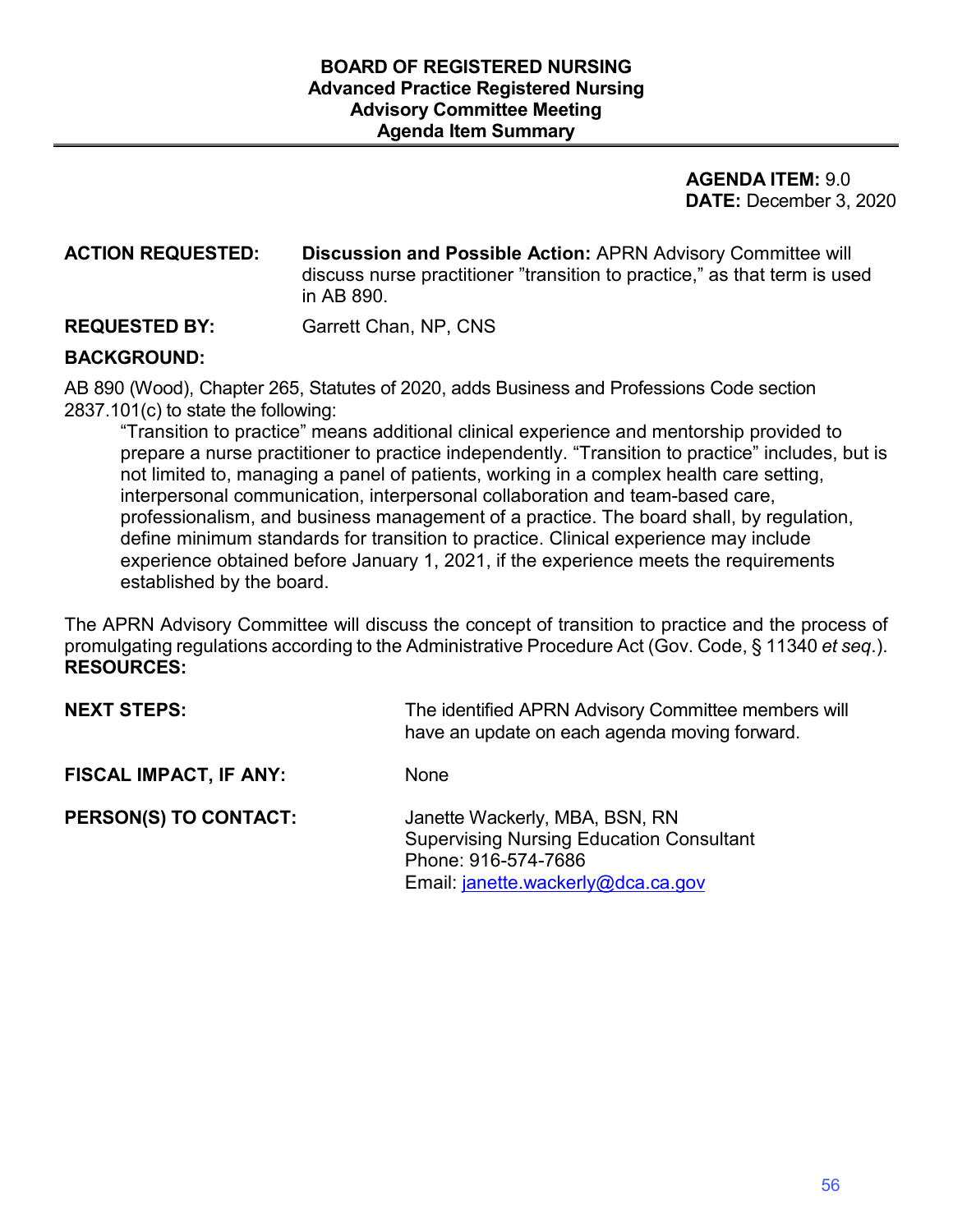

# Agenda Item 10.0

 requirement under AB 890 of a supplemental exam. **Discussion and Possible Action:** APRN Advisory Committee will discuss the possible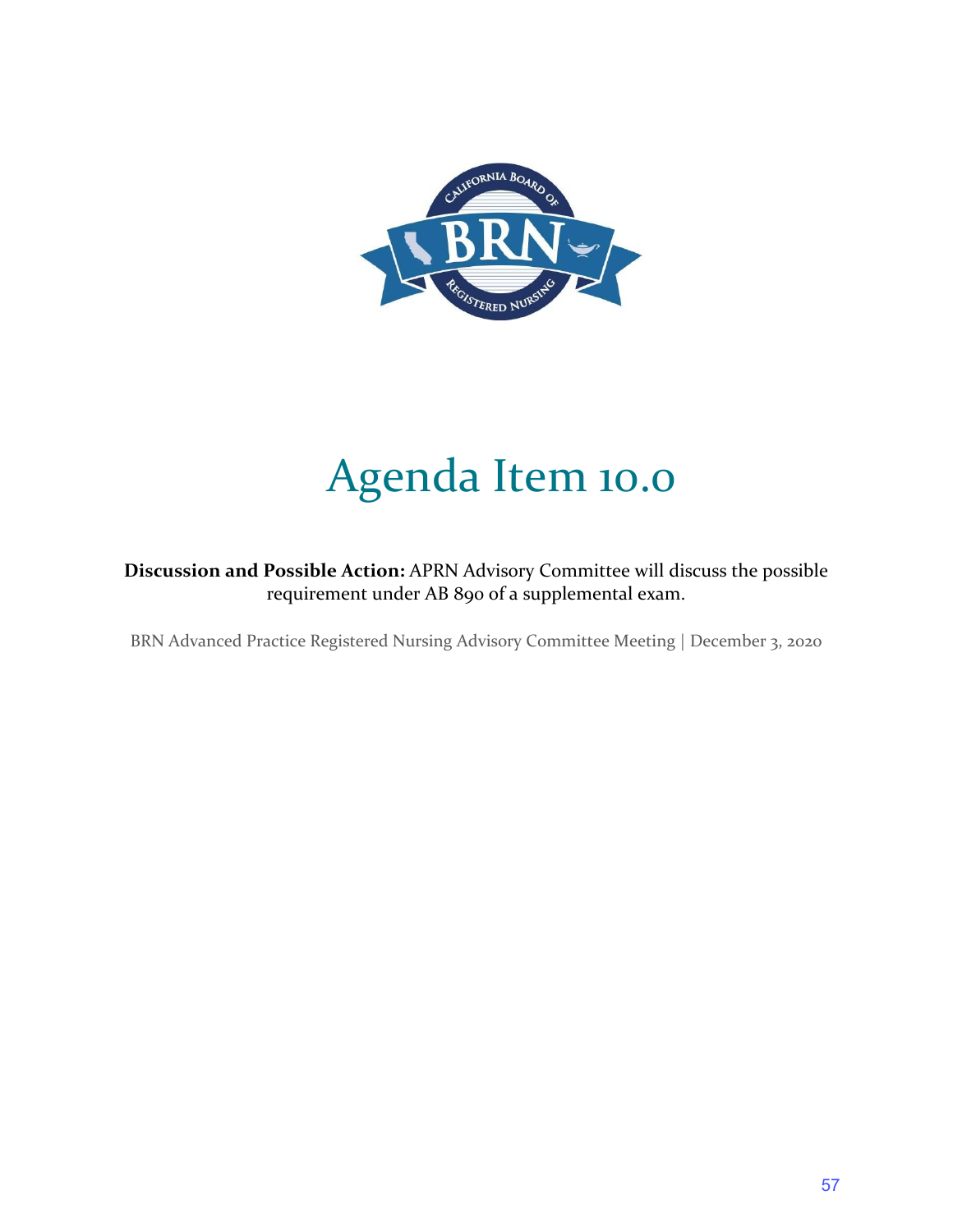### **DATE:** December 3, 2020 **AGENDA ITEM:** 10.0

## **ACTION REQUESTED: Discussion and Possible Action:** APRN Advisory Committee will discuss the possible requirement under AB 890 of a supplemental exam.

# **REQUESTED BY:** Garrett Chan, NP, CNS

#### **BACKGROUND:**

 AB 890 (Wood), Chapter 265, Statutes of 2020, adds Business and Professions Code section 2837.103(a)(1)(A), 2837.105(a)(1), and 2837.105(a)(2) to state that the Board may require a supplemental exam after an assessment of an occupational analysis performed in collaboration with the Office of Professional Examination Services:

2837.103(a)(1)(A): Passed a national nurse practitioner board certification examination and, if applicable, any supplemental examination developed pursuant to paragraph (3) of subdivision (a) of Section 2837.105.

2837.105(a)(1): The board shall request the department's Office of Professional Examination Services, or an equivalent organization, to perform an occupational analysis of nurse practitioners performing the functions specified in subdivision (c) of Section 2837.103 pursuant to that subdivision.

2837.105(a)(2): The board, together with the Office of Professional Examination Services, shall assess the alignment of the competencies tested in the national nurse practitioner certification examination required by subparagraph (A) of paragraph (1) of subdivision (a) of Section 2837.103 with the occupational analysis performed according to paragraph (1).

The APRN Advisory Committee will discuss the possible supplemental exam and next steps.

## **RESOURCES:**

**NEXT STEPS:** 

**FISCAL IMPACT, IF ANY:** None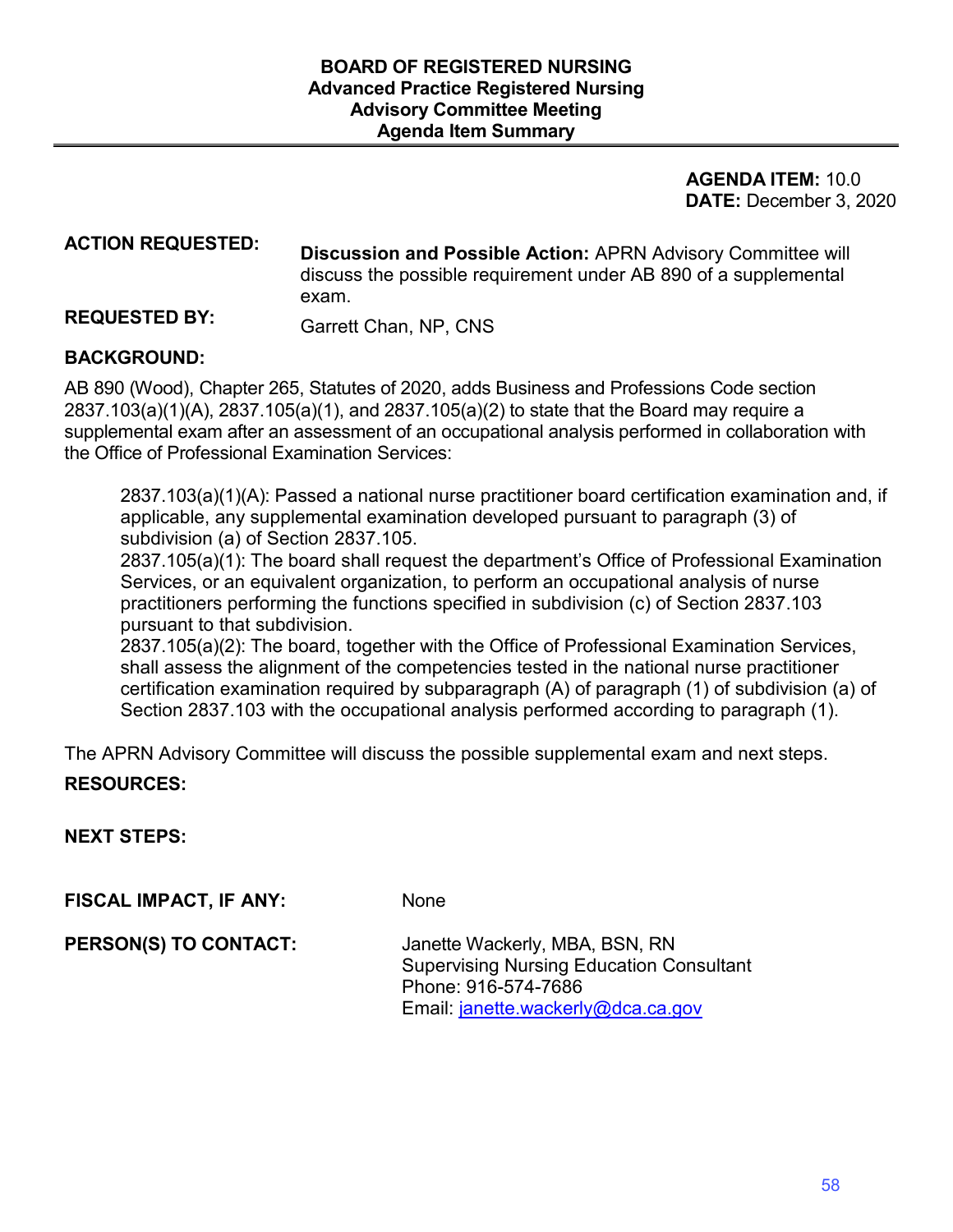

# Agenda Item 11.0

**Discussion and Possible Action:** APRN Advisory Committee will discuss the Board's recognition of national nurse practitioner certifying bodies, in connection with Business and Professions Code section  $2837.103$ , subdivision (a)(1)(B), as added by AB 890.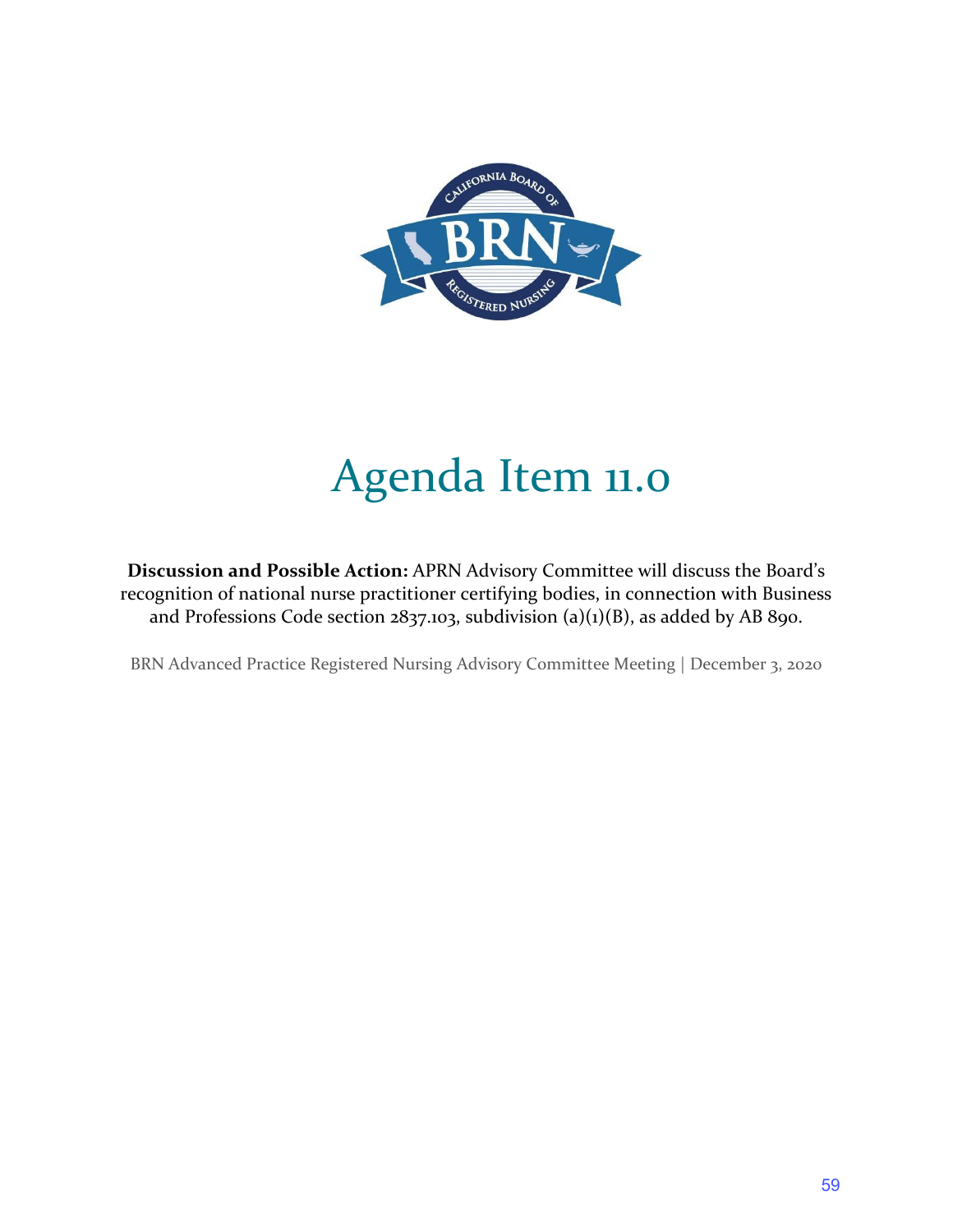### **DATE:** December 3, 2020 **AGENDA ITEM:** 11.0

**ACTION REQUESTED: Discussion and Possible Action:** APRN Advisory Committee will discuss the Board's recognition of national nurse practitioner certifying bodies, in connection with Business and Professions Code section 2837.103, subdivision (a)(1)(B), as added by AB 890.

**REQUESTED BY:** Garrett Chan, NP, CNS

#### **BACKGROUND:**

AB 890 (Wood), Chapter 265, Statutes of 2020, adds Business and Professions Code section  $2837.103(a)(1)(B)$  to state the following:

Section 2837.103(a)(1): Notwithstanding any other law, a nurse practitioner may perform the functions specified in subdivision (c) pursuant to that subdivision, in a setting or organization specified in paragraph (2) pursuant to that paragraph, if the nurse practitioner has successfully satisfied the following requirements: …

 (B) Holds a certification as a nurse practitioner from a national certifying body accredited by the National Commission for Certifying Agencies or the American Board of Nursing Specialties and recognized by the board.

Section 2837.104(b)(1)(A) also incorporates the above requirement by reference.

The APRN Committee will discuss the concept of the BRN national board certification recognition in light of California Code of Regulations, title 16, sections 1480(q) and 1482(a)(2), and any further action, if necessary.

 **RESOURCES: NEXT STEPS:** 

**FISCAL IMPACT, IF ANY:** None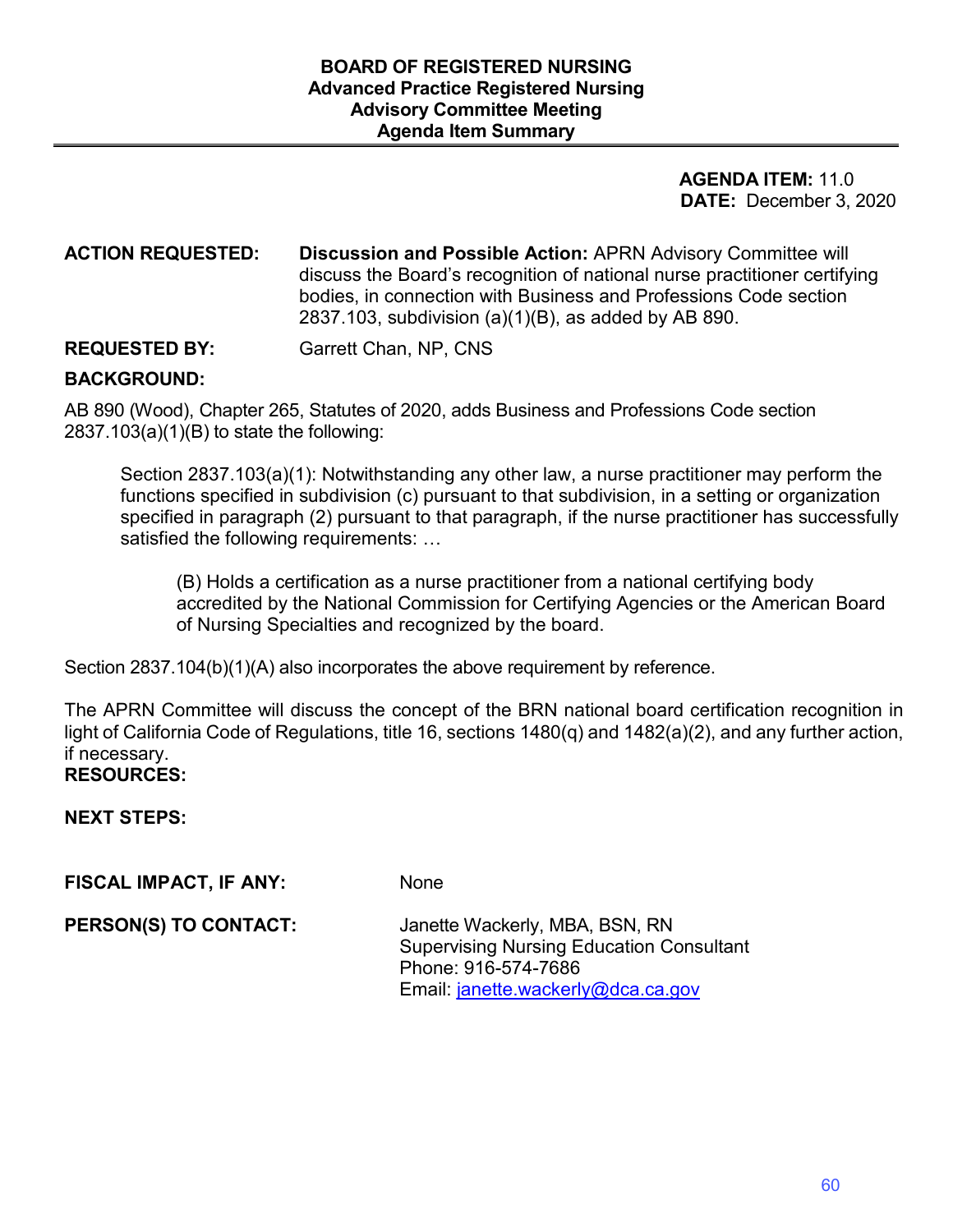

# Agenda Item 12.0

**Discussion and Possible Action:** APRN Advisory Committee will discuss the requirement of years of practice in good standing for nurse practitioners who hold a Doctorate of Nursing Practice (DNP) degree, as specified in Business and Professions Code section  $2837.104$ , subdivision (b)(1)(C), as added by AB 890.